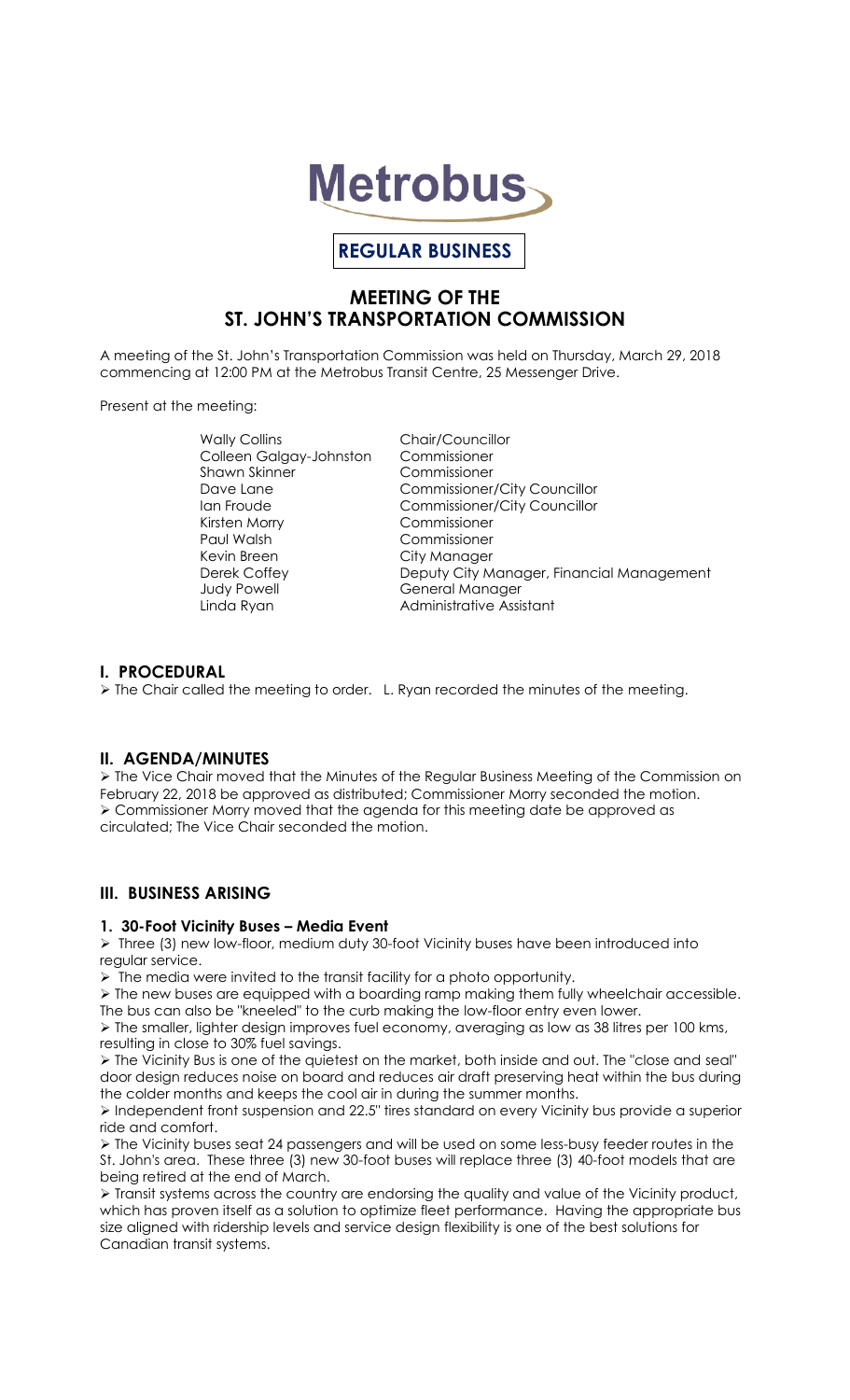

## **IV. NEW BUSINESS**

#### **1. Financial Statements – February, 2018**

The financial statements for February, 2018 were tabled and discussed.

 $\triangleright$  The average price of diesel fuel was \$1.09562 per litre in February compared to the budgeted price of \$1.04.

 $\triangleright$  Ridership of 226,887 was up 6.6% from the same month in 2017 (212,883) and was 6.6% ahead of budget. February 2018 had one (1) day of 15 plus centimeters of snow versus two (2) days in 2017. Both days in 2017 saw suspended service and no ridership generated on those days.  $\triangleright$  This item is a monthly review. Management continually monitors and assesses potential factors that affect revenues and expenses.

#### **2. Tender Results – Armored Car Pick-up Services**

 A memo from Finance Manager J. Hussey dated March 7, 2018 was tabled in reference to a previous email poll of members respecting the City of St. John's recent tender for an armored car pick-up services for the next three (3) years.

 Metrobus is listed on this tender separately and the contract piece is awarded separately from the City.

 The City received three (3) bids for the tender. The current provider, Garda World, was disqualified for failure to submit required documentation. However, they were not the low bidder. The remaining two (2) qualified quotes were received:

| <b>ARMORED CAR PICK-UP SERVICES</b><br><b>TENDER BIDS, 2019-2021</b> |                   | Metrobus          |                   |          |
|----------------------------------------------------------------------|-------------------|-------------------|-------------------|----------|
| <b>COMPANY</b>                                                       | YEAR <sub>1</sub> | YEAR <sub>2</sub> | YEAR <sub>3</sub> | TOTAL    |
| <b>Brinks Canada Limited</b>                                         | \$6,170           | \$6,170           | \$6,170           | \$18,510 |
| Independent Armored Transport Atlantic Inc.                          | \$7,740           | \$7.740           | \$7,740           | \$23,220 |

 $\triangleright$  The lower bid from Brinks Canada Limited is lower than the current tendered price.

 $\triangleright$  As both companies offer the same service, it was recommended that the quote from Brinks Canada Limited be accepted for armored car services for Metrobus for the next three (3) years.

#### **ACTION:**

 Commissioner Walsh moved, the Vice Chair seconded and it was carried unanimously that the tender be awarded to Brinks Canada as noted above and recommended by the Finance Manager.

#### **3. Executive Summary– February, 2018**

The Executive Summary for the month of February was tabled and reviewed.

 $\triangleright$  It was noted that replacement seats for the new Vicinity buses arrived and have been installed in time for their introduction into service.

 It was additionally noted that modifications to the Geothermal Heating System and Building Monitoring System have been re-scheduled to May due to warmer climate conditions. A system shutdown is required in order to complete modifications and programming changes.  $\triangleright$  This report is a monthly overview of all departmental activities.